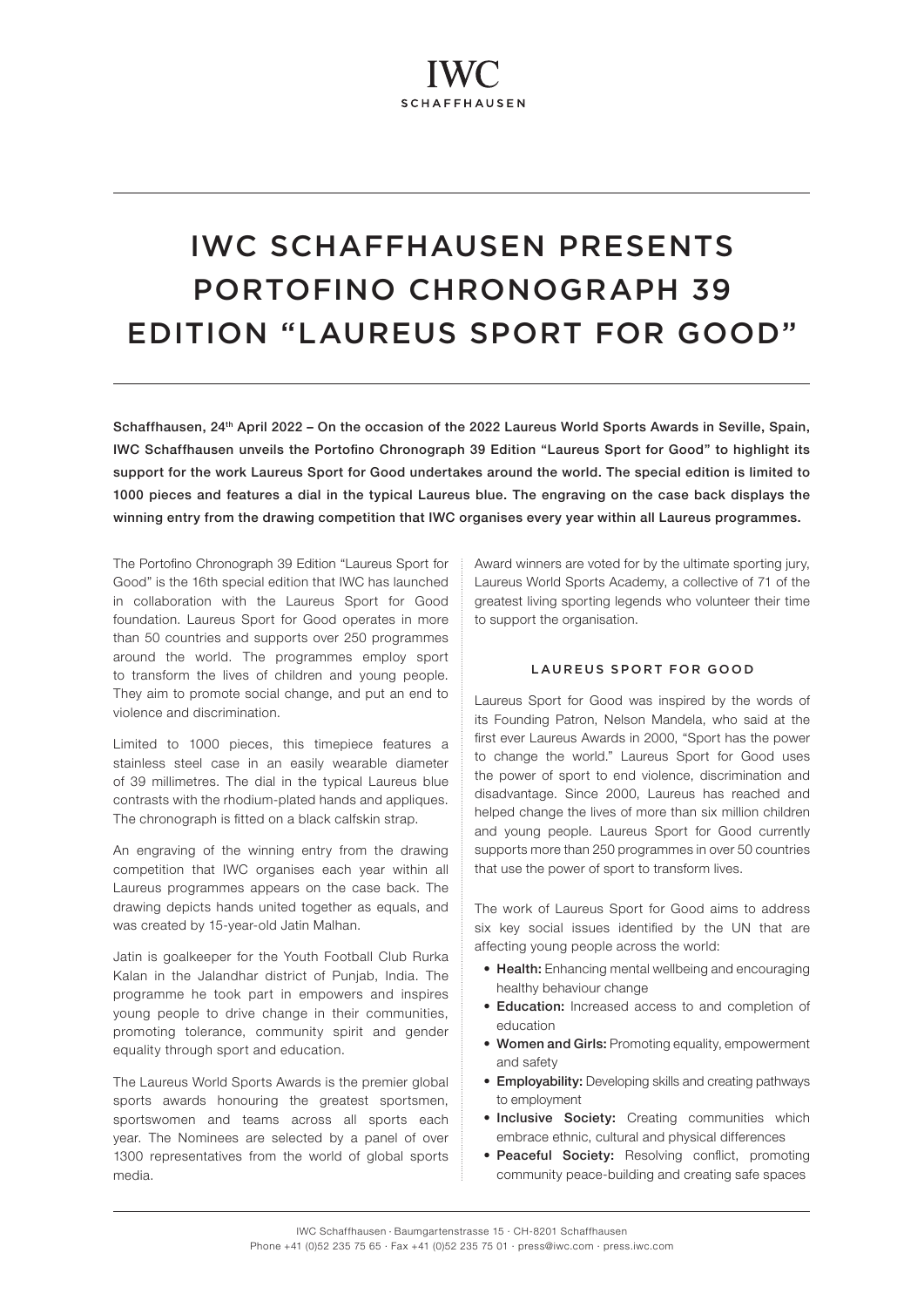# PORTOFINO CHRONOGRAPH 39 EDITION "LAUREUS SPORT FOR GOOD"

### REF. IW391408

# FEATURES

Mechanical chronograph movement – Stopwatch function with minutes and seconds – Small hacking seconds

## MOVEMENT

Calibre 79350 Jewels 31 Power reserve 44 h Winding **Automatic** 

Frequency 28,800 vph / 4 Hz

#### **WATCH**

Materials Stainless steel case, blue dial, rhodium-plated hands and appliques, black calfskin strap Glass Sapphire, convex, antireflective coating on both sides Water-resistant 3 bar Diameter 39 mm Height 12.8 mm